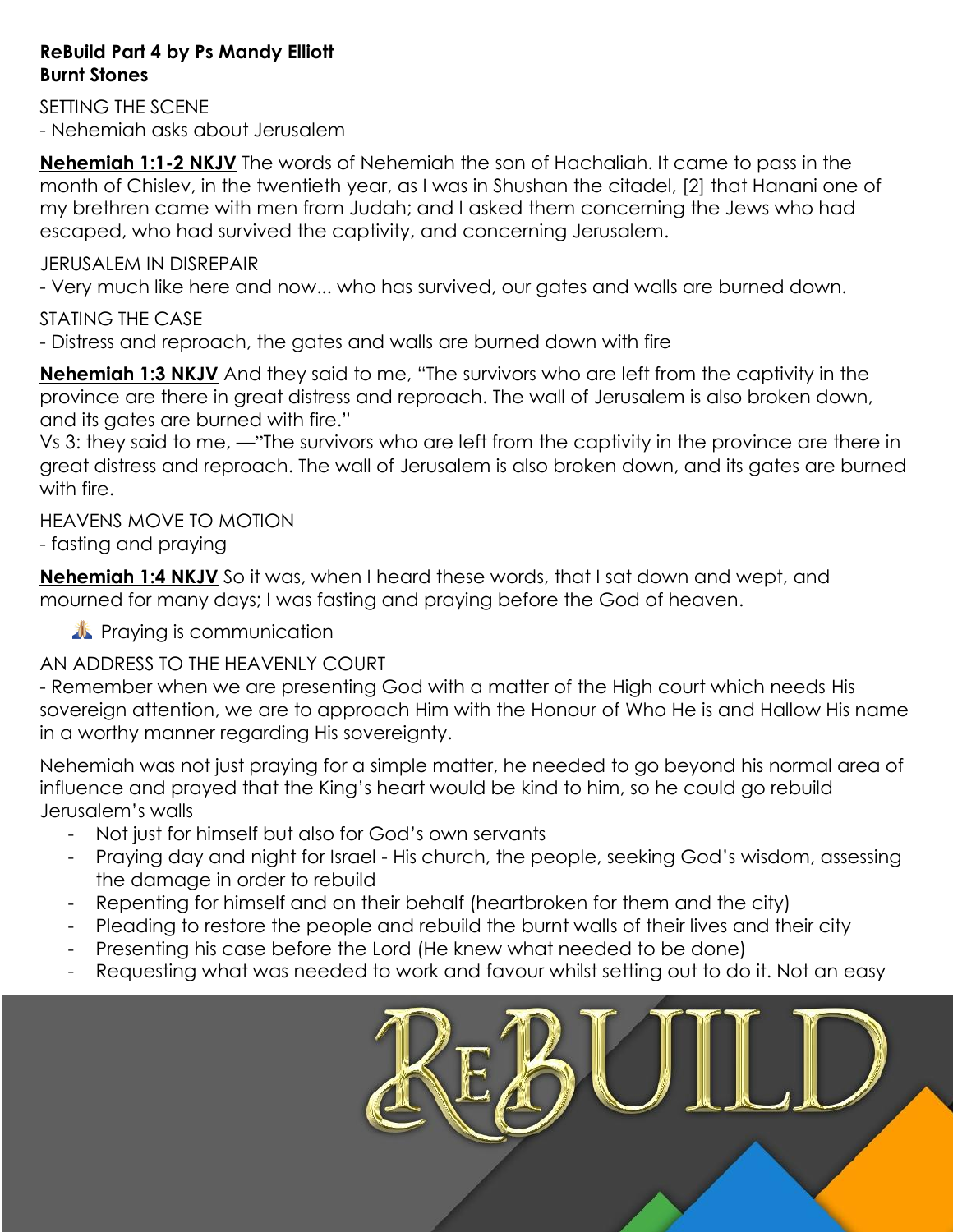task.

## HIS APPROACH TO THE HEAVENLY COURT

**Nehemiah 1:5-6 NKJV** And I said: "I pray, LORD God of heaven, O great and awesome God, You who keep Your covenant and mercy with those who love You and observe Your commandments, [6] please let Your ear be attentive and Your eyes open, that You may hear the prayer of Your servant which I pray before You now, day and night, for the children of Israel Your servants, and confess the sins of the children of Israel which we have sinned against You. Both my father"s house and I have sinned.

A recall to God's character and what He has promised

**AL An appealing to God's mercy** 

REPENTANT HEART

- Unforgiveness is the PIN number to access

A legal matter that you can present to the courts of Heaven which has been decreed before, reminding the Court in regard to the matter with full disclosure in humility. i.e. Lord, I am guilty but Your blood covered my mistakes and my sins...

Note after making your plea:

THE JUDGES RESPONSE TO THE NAGGING WIDOW

**Luke 18:7-8 NLT** Even he rendered a just decision in the end. So don't you think God will surely give justice to his chosen people who cry out to him day and night? Will he keep putting them off? [8] I tell you, he will grant justice to them quickly! But when the Son of Man returns, how many will he find on the earth who have faith?"

PRESENTING YOUR CASE

- Reminding Him of His own words for us as a church

MOVE TO MOTION - Now is the time to start (Isaiah 45:19)

## NEHEMIAH"S PRAYER

**Nehemiah 1:8-11 NKJV** Remember, I pray, the word that You commanded Your servant Moses, saying, "If you are unfaithful, I will scatter you among the nations; [9] but if you return to Me, and keep My commandments and do them, though some of you were cast out to the farthest part of the heavens, yet I will gather them from there, and bring them to the place which I have chosen as a dwelling for My name." [10] Now these are Your servants and Your people, whom You have redeemed by Your great power, and by Your strong hand. [11] O Lord, I pray, please let Your ear be attentive to the prayer of Your servant, and to the prayer of Your servants who desire to fear Your name; and let Your servant prosper this day, I pray, and grant him mercy in the sight of this man." For I was the king"s cupbearer.

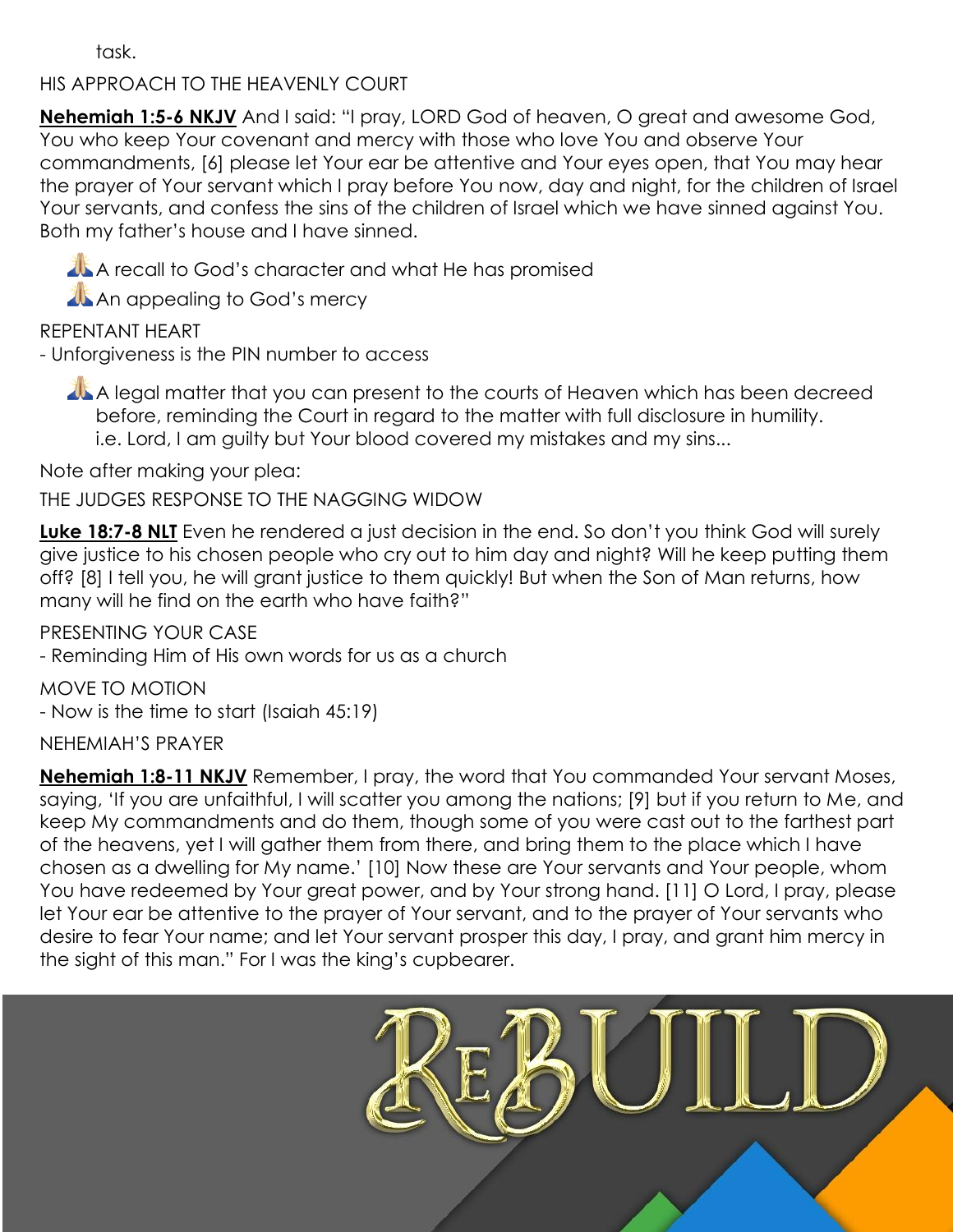## APPEALING TO MOVE GOD

#### REMIND THE COURT

**Psalm 89:14-15 NKJV** Righteousness and justice are the foundation of Your throne; Mercy and truth go before Your face. [15] Blessed are the people who know the joyful sound! They walk, O LORD, in the light of Your countenance.

Jesus is our righteousness. When we know we are in right standing with Him. We know we can approach His throne with confidence because we know what His word says about us, about our situation, our circumstances and health.

#### GOD RULES WITH JUSTICE

- Our lives have been preordained

**Psalm 9:1-5 NKJV** I will praise You, O LORD, with my whole heart; I will tell of all Your marvelous works. [2] I will be glad and rejoice in You; I will sing praise to Your name, O Most High. [3] When my enemies turn back, They shall fall and perish at Your presence. [4] For You have maintained my right and my cause; You sat on the throne judging in righteousness. [5] You have rebuked the nations, You have destroyed the wicked; You have blotted out their name forever and ever.

# BLOTTED OUT FOREVER- REDACTED FROM THE COURTS

**Psalm 9:7-8 NKJV** But the LORD shall endure forever; He has prepared His throne for judgment. [8] He shall judge the world in righteousness, and He shall administer judgment for the peoples in uprightness.

So many times we as believers come to the Father and beg, plead and cry for Him to help us and never experience the breakthrough we are looking for.

Too many times as believers we dress up for war and head off to the battlefield, which at the right time is appropriate, but should only be done once we have God"s ruling. We should obtain His court"s counsel before we go to fight, then with the strategy of His counsel can we engage in the battle if need be. Perhaps we just need to pull out our decree. When the courts rule a decree is made and pulled up as an action of the court.

Often we just go in to fight because we are strong, fit and eager but we land up as casualties of the faith because we crawl off the field beaten and defeated when we could have subpoenaed the enemy, had a restraining order placed on him and prohibited him from touching you or your family with God"s protection order.

We spend too much time fighting, cursing, binding and loosing the enemy, when the battle has already been won. And some won"t even enter into prayer because they are afraid of the fight. It"s much easier to get a court order than fight a battle. There will be times God says it"s time to fight, but the battle is His not yours, but God"s.

2 **Chronicles 20:15 NLT** He said, "Listen, all you people of Judah and Jerusalem! Listen, King Jehoshaphat! This is what the LORD says: Do not be afraid! Don"t be discouraged by this mighty army, for the battle is not yours, but God"s.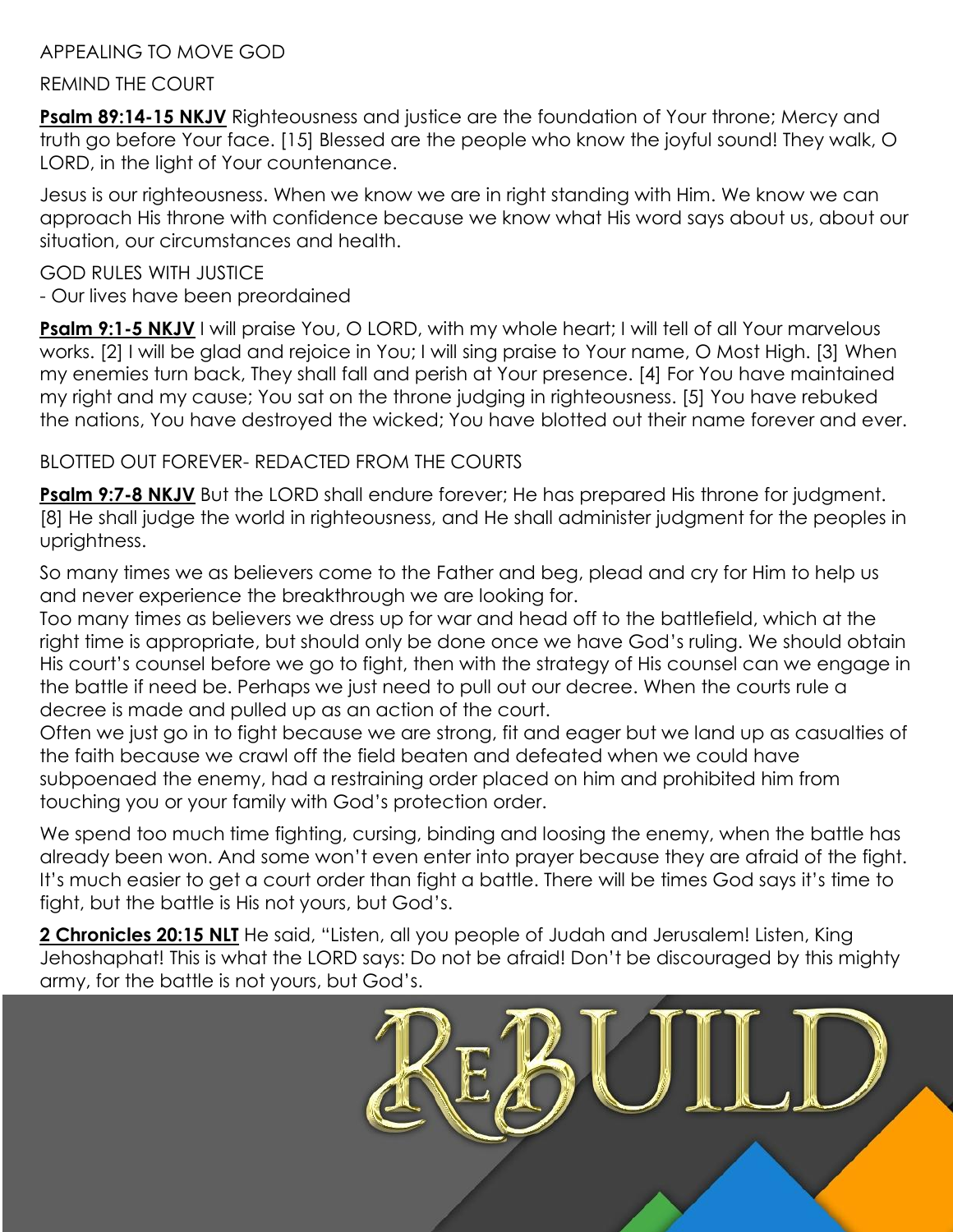**The armour of God comes into play daily when we pray the word which renews our minds,** tightens His truth regarding our lives by standing on His promises, and keeping feet planted in the firm foundations of His peace while situations face us.

When we stand praying, presenting our case to God our Heavenly Father who is the righteous ruler of justice who holds the scepter of justice in His right hand.

**Revelation 15:3-4 NKJV** They sing the song of Moses, the servant of God, and the song of the Lamb, saying: "Great and marvelous are Your works, Lord God Almighty! Just and true are Your ways, O King of the saints! [4] Who shall not fear You, O Lord, and glorify Your name? For You alone are holy. For all nations shall come and worship before You, For Your judgments have been manifested."

The Ruler and King on the throne has made His judgments regarding our lives manifested.

INTIMIDATION YOUR HONOUR

- Prosecutor, "denied", strike to remove
- So when the accuser comes to condemn you or bully you, the defense calls it

**Nehemiah 4:2 NLT** saying in front of his friends and the Samarian army officers, "What does this bunch of poor, feeble Jews think they"re doing? Do they think they can build the wall in a single day by just offering a few sacrifices? Do they actually think they can make something of stones from a rubbish heap—and charred ones at that?"

**S** FXHIBIT A STONES TO BUILD Cut to size for specific position Lifted and placed

**S** EXHIBIT B BURNT STONES Limestone - crumble when burnt Easily moved levered out of position

Once you have been burned or charred from life"s events, you withdraw and pull out from your part in God"s kingdom, leaving a gap in the wall - landing up as a heap of rubble to never be used again.

Who is to say you can't be used again, Sanballat and Tobias (a haughty spirit and the spirit of intimidation) are the intimidators who call out "burnt stones and rubbish"

But God says you are My precious stones, and let the stones cry out to the Lord.

Jesus, who is the Chief Cornerstone, came to bring life and life more abundantly, He will breathe life back into the burnt stones and restore what others call rubble

Who are we to judge why, how or when people land up in the places of disrepair that they do, who have broken walls.